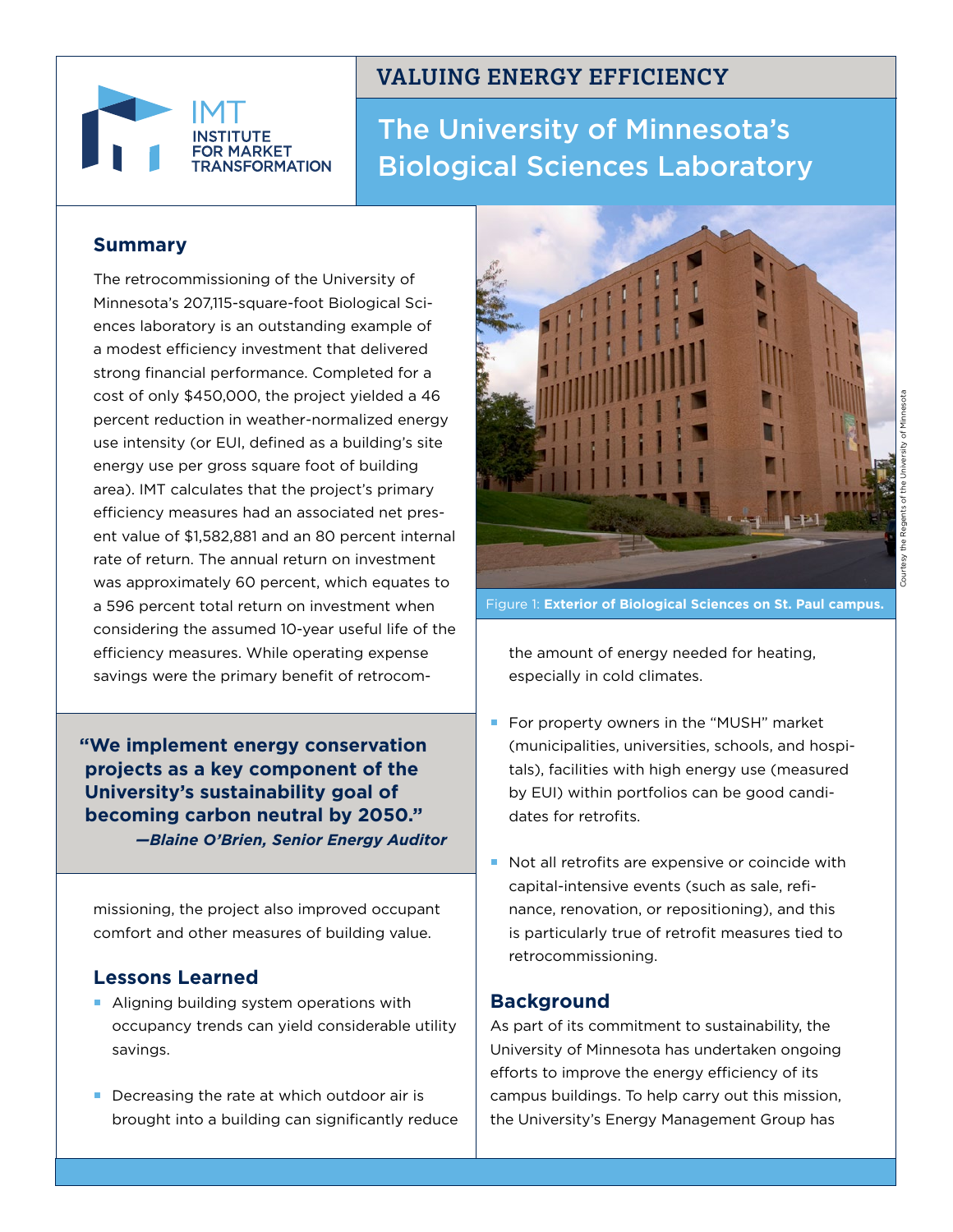been proactive in reducing energy consumption across campus. The University spends approximately \$100 million annually on energy, and each year the Energy Management Group tries to reduce this expense by approximately 5 percent across the University's portfolio. Two areas of work keyed the group's efforts: retrocommissioning and education, where retrocommissioning refers to the process of improving the operation of building equipment and systems, with the goal of optimizing existing building performance. The department also educates students, faculty, and staff on the various benefits of energy efficiency, in order to increase awareness of this important issue and encourage energy-efficient occupant behavior.

The Energy Management Group's main focus for improving building efficiency is its Building Retrocommissioning Program, which began in 2004. The program follows a series of activities for each building project, including:

- **Testing mechanical and electrical systems, and** making repairs as necessary
- **Optimizing building systems' operation based** on building use and schedules
- **In Identifying Energy Conservation Opportunities** (ECOs) that require both minimal and significant capital investment
- **Calculating the likely return on investment for** each ECO

#### **Building Information**

**Owner:** University of Minnesota **Location:** Falcon Heights, Minnesota **Building Type:** Teaching and research laboratory **Size:** 8 stories; 207,115 square feet **Year Built:** 1969

After completing these tasks, the Energy Management Group can make well-informed decisions regarding which ECOs to ultimately implement. Once the retrocommissioning work has been undertaken, the final critical step is to repeatedly evaluate the project's actual energy and cost savings, as well as other project benefits such as increased occupant comfort.

When describing the motivation behind the building retrocommissioning efforts, Blaine O'Brien, a Senior Energy Auditor for the University, mentioned, "We implement energy conservation projects as a key component of the University's sustainability goal of becoming carbon neutral by 2050. To achieve this goal we can either start in 2048 frantically installing solar panels everywhere, or we can start making incremental changes today."

#### **The Project**

Constructed in 1969, Biological Sciences is a dual-purpose teaching and research laboratory with eight floors and 207,115 square feet, located on the University's St. Paul campus. No significant efficiency improvements were made to Biological Sciences in the years preceding the recent retrocommissioning effort, which began in June 2013 and concluded in January 2014.

While the University's Energy Management Group has hired external contractors in the past, O'Brien, who managed the retrocommissioning of Biological Sciences, noted that his team has had greater success using University personnel and resources, as was the case with this project. For this retrocommissioning project, the team consisted of O'Brien, an electrican, and three HVAC technicians. The electrician helped install wiring, while the technicians were responsible for taking air readings, as well as managing the air handlers and water piping systems. Before the team began the retrocommissioning work, it organized a series of "lunch and learns" with the building's occupants to make them aware of and seek their input on the proposed energy efficiency measures.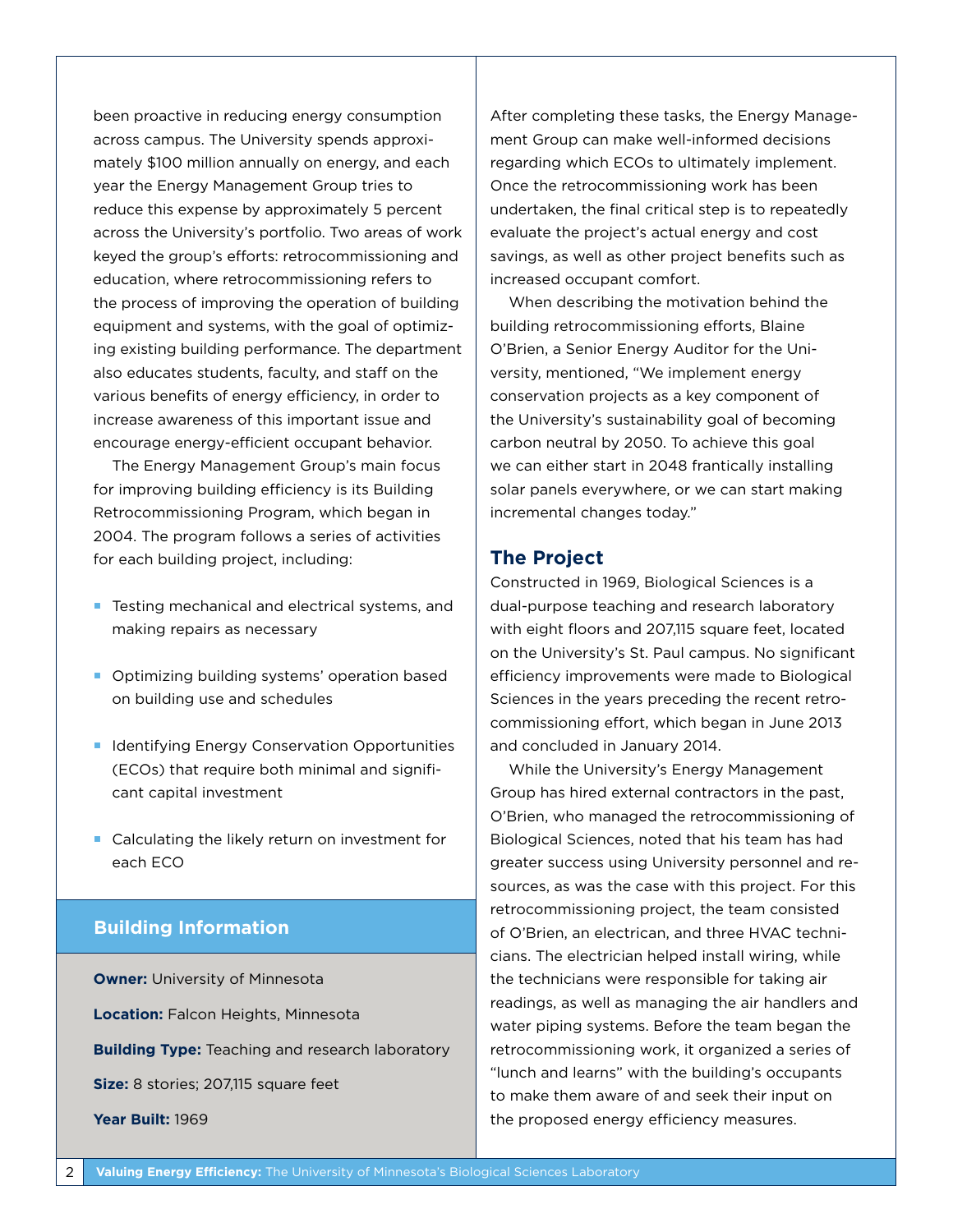#### **411 Bio Sci — Weekly Occupied Hours Per Day Second Floor — Teaching Labs**

As expected, this teaching lab has higher occupancy during Spring and Fall semesters and lower occupancy during Summer semester.



#### **411 Bio Sci — Weekly Occupied Hours Per Day Sixth Floor — Research Labs**

This research lab has consistent occupancy throughout the year.



Figure 2: **Weekly occupancy data for a second floor teaching lab (left) and a sixth floor research lab (right).**

The Energy Management Group identified Biological Sciences (and other campus buildings in need of retrocommissioning) using the Energy Use Intensity (EUI) metric, defined as a building's site energy use per gross square foot (GSF) of building area. While the University targets an annual EUI of less than 200 kBtu/GSF for each of its laboratory buildings, Biological Sciences had an average annual EUI of 339 kBtu/ GSF from 2006 to 2011, making it a priority for retrocommissioning.

#### **Efficiency Measures**

*Occupancy Analysis.* The Energy Management Group reduced Biological Sciences' energy use by analyzing the building's occupancy patterns. By installing occupancy sensors in all laboratory spaces—a cost-effective best practice—the team was able to identify a critical operational change that would improve the building's energy efficiency.

Building occupancy is illustrated in the two graphs of Figure 2, which depict weekly occupancy data for a teaching and research laboratory, respectively. During the Spring and Fall academic semesters, the teaching lab is occupied approximately 12 hours a day, Monday through Thursday. It is occupied for only about

half that time on Fridays, and significantly less on the weekend when classes are not as common. The teaching lab is used much less often during the Summer semester, when fewer classes are offered.

 Unlike the teaching lab, the research lab is occupied consistently throughout the year, with no noticeable drop off during the summer semester when students and professors alike remain on campus to conduct research. The research lab's weekend occupancy was lower than its weekday occupancy, although this difference was not as pronounced as the difference between the

#### **Efficiency Measures**

- Occupancy sensors in all laboratory spaces
- **Variable Frequency Drives (VFDs) provide 6** ACH during the day and 3 ACH at night
- $\blacksquare$  Two-way hot water system replaced existing three-way system
- Reheat system turned off during summer months
- **500 LED kits installed throughout building**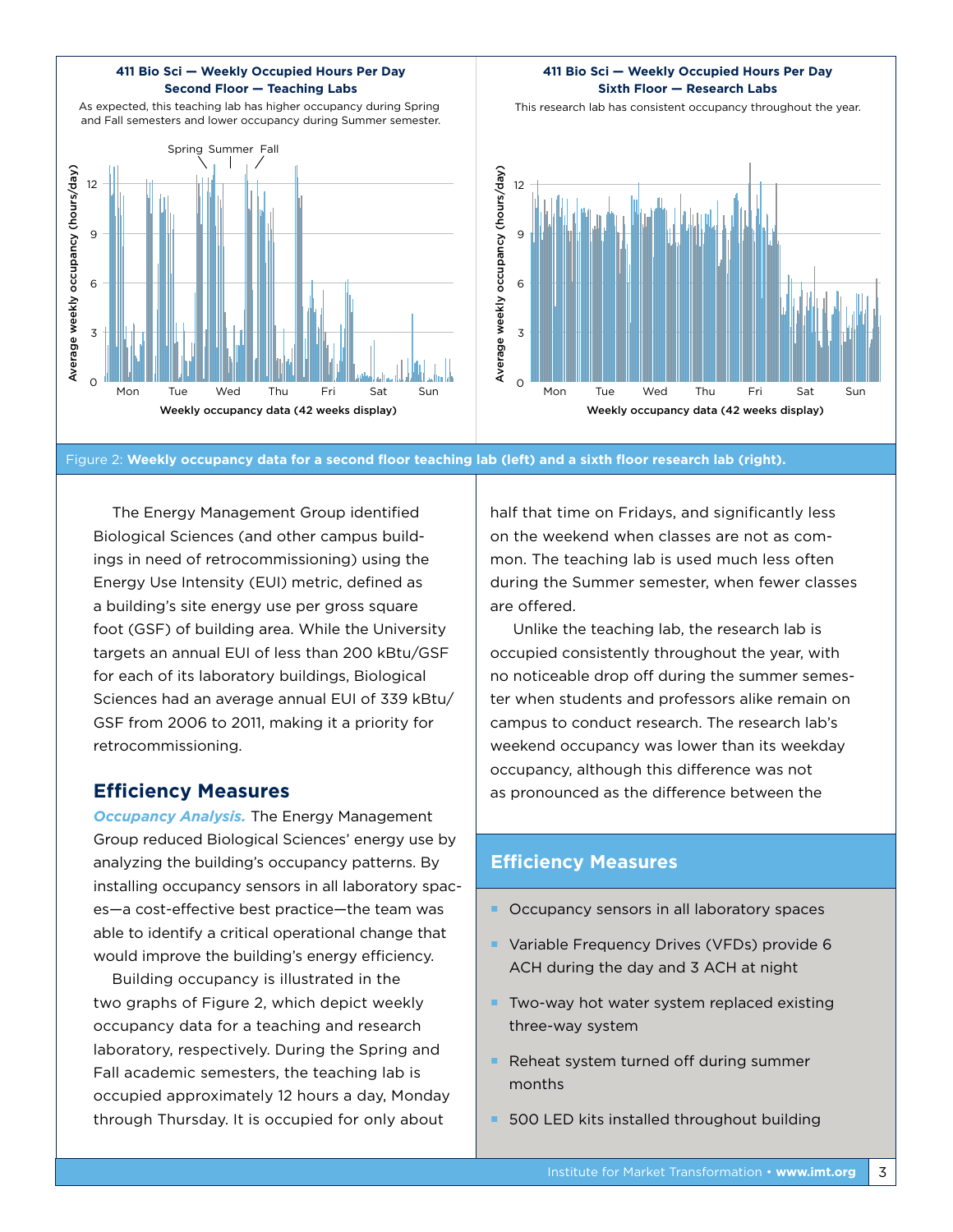

Figure 3: **Key components of Biological Sciences' retrocommissioning plan: an installed VFD (left), hot water coils (middle), and a dimmable LED in a stairwell (right).** 

teaching lab's weekend and weekday occupancy.

The key takeaway from these two graphs is that they both have a significant amount of white space, which represents the length of time the labs are unoccupied. Based on this observation, the Energy Management Group saw a great opportunity to reduce the amount of conditioned outside air delivered to these labs, and other rooms in Biological Sciences, while they are not in use.

*Mechanical Ventilation.* When Biological Sciences was constructed in 1969, building mechanical systems were designed to provide 16 to 20 air changes per hour (ACH). In other words, every hour, air within the building was being replaced approximately 18 times without regard for the energy use required for this high level of ventilation. Generally speaking, buildings with higher air change rates require more energy, both to circulate and condition the incoming outdoor air. For the University of Minnesota, which is located in a cold climate, Biological Sciences' outdated air change rate led to substantial energy costs, as a large amount of energy was needed to heat the incoming air.

The retrocommissioning project's primary goal was to reduce Biological Sciences' air change rate from its pre-retrocommissioning level of 12–14 ACH to around 6 ACH, a more appropriate level

based on modern day recommendations and the building's occupancy. A team technician first took air readings of all eight fans supplying outdoor air to the building to determine the existing air change rate. After analyzing the air readings and undertaking additional due diligence, the team installed variable frequency drives (VFDs) on each fan motor to regulate the incoming building air flows. The Energy Management Group was able to achieve significant energy and cost savings, while maintaining acceptable ventilation levels for indoor air quality purposes, by setting the VFDs to provide 6 ACH during the day and just 3 ACH at night, when the building is unoccupied.

#### **Financial Performance**

The budget for the Energy Management Group's retrocommissioning program varies depending on the University's overall budget, but it is generally around \$2.5 million annually. Funding for the retrocommissioning of Biological Sciences came exclusively from this program's budget—there was no external financing—and the University spent approximately \$450,000 on the project, which was inclusive of both capital improvement costs and staff time.

Of the total \$450,000 spent on the project, detailed costs were as follows: the total cost of installing the VFDs was \$132,000, which was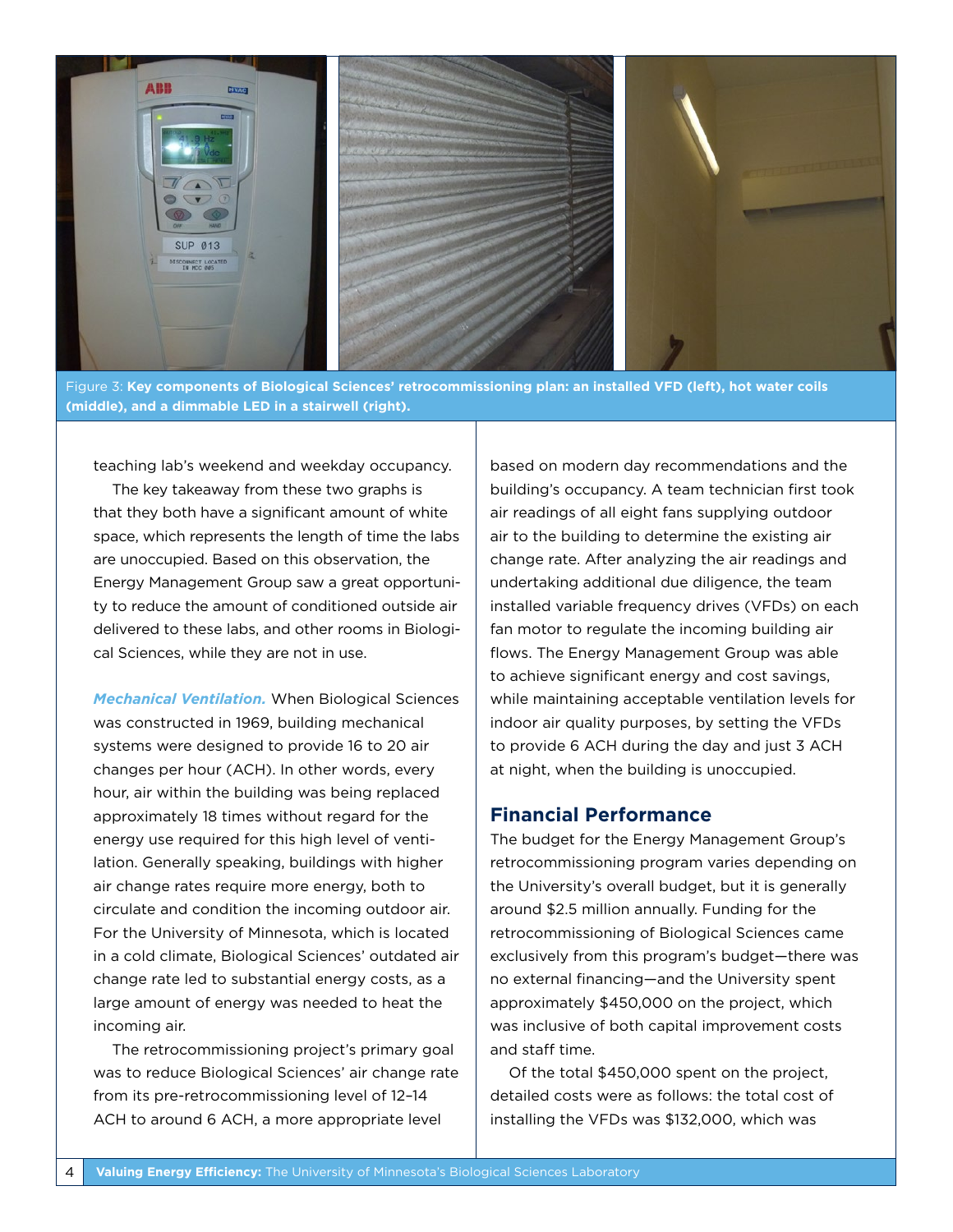primarily divided between the electrician's labor and the motor replacement costs. Installing the VFDs resulted in annual savings of \$106,000 and thus a simple investment payback of 1.2 years. An additional \$187,000 in costs were necessary to reduce the incoming outdoor air flow—these expenses were incurred for sheet metal work and to pay the balancer who took the air readings. These additional measures yielded a combined \$136,000 in annual savings, equivalent to a simple payback of 1.4 years. The remaining project expenses were incurred for various smaller tasks, such as replacing lamps throughout the building.

While the simple paybacks calculated above may provide reasonable approximations for the break-even points of the efficiency measures, a discounted cash flow (DCF) analysis is a more sophisticated financial assessment and is the preferred method for calculating the value of energy efficiency measures. Before applying a DCF analysis to the retrocommissioning of Biological Sciences, IMT made the following assumptions:

- Useful life of 10 years for efficiency measures<sup>1</sup>
- $\blacksquare$  8 percent discount rate<sup>2</sup>
- Local energy prices will rise approximately 4 percent annually<sup>3</sup>

Based on these assumptions, the net present value (NPV) and internal rate of return (IRR) of

- 1 The useful life of the VFDs was estimated to be 10 years. While sheet metal is a durable material and the incoming outdoor air flow could be kept low for a long period of time, the useful life for this efficiency measure was conservatively estimated as 10 years, as well.
- 2 This discount rate is estimated to be 100–150 basis points higher than the local market cap rate, which was estimated by a local appraiser who considered the building type, occupancy type, and building location.
- 3 [According to the Energy Information Administration,](http://www.eia.gov/electricity/data.cfm#sales) electricity prices increased by 21 percent in Minnesota from 2008–2013, which corresponds to a 4.2 percent annual increase. This value was also used as a conservative estimate for annual increases in local natural gas and water prices.

the retrocommissioning project's two primary efficiency measures were \$1,582,881 and 80 percent, respectively. The associated annual return on investment (ROI) was 60 percent, which equates to a total ROI of 596 percent over the assumed 10-year useful life of the efficiency measures.4

#### **Property Value**

As Biological Sciences is owned by a public institution, some drivers of value for tenanted high-performance buildings, such as greater occupancy and revenue, do not apply to this project. However, the retrocommissioning did achieve a demonstrated reduction in operating expenses, which conveys significant value to the University. The project's two primary efficiency measures had an associated NPV of \$1,582,881,

**"This project validated for us that recommissioning is an integral part of getting to our ultimate goal. It's one of the tools we have to get there."** *—Blaine O'Brien, Senior Energy Auditor*

which translates to \$7.64 per square foot of value created for the building. This value increase is nearly five times greater than the \$1.54 cost per square foot invested in these efficiency measures.

#### **Conclusion**

The retrocommissioning of Biological Sciences was a tremendous success, yielding a substantial return on the University's investment and a 46 percent reduction of the building's weathernormalized annual EUI. Biological Sciences is now one of the most energy efficient teaching and research laboratories on campus, and the Energy

<sup>4</sup> IRR is the discount rate that sets the NPV = 0. In other words, it's the discount rate associated with the break-even point of the investment. Annual ROI is equal to the average annual savings (present value/useful life) divided by the upfront investment cost.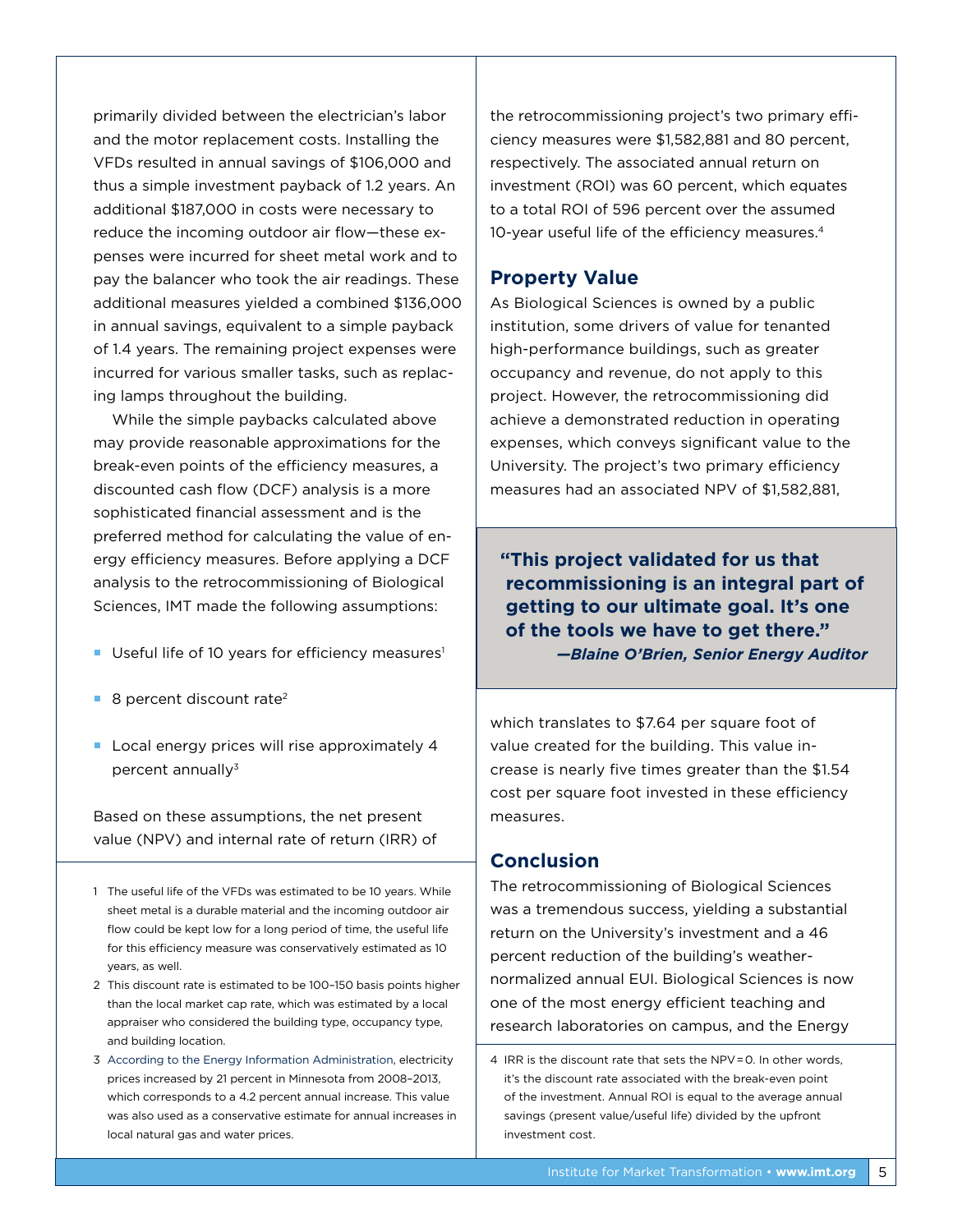Management Group plans to undertake additional measures to improve the building's efficiency in the future. While describing the project, Senior Energy Auditor Blaine O'Brien again referred to the University's mission of becoming carbon neutral by 2050, noting that "this project validated for us that retrocommissioning is an integral part of getting to our ultimate goal. It's one of the tools we have to get there." The University's Energy Management Group is encouraged by the project's outcomes and seeks to apply what was learned with Biological Sciences to other campus buildings. This could entail both revisiting buildings that have already been retrocommissioned and exploring new retrocommissioning opportunities.

#### **Appendix A. Additional Measures**

While significantly reducing the building's air change rate was the primary objective of the retrocommissioning project, other measures were also undertaken to make Biological Sciences more energy efficient. The team converted the hot water system from a three-way to a two-way system. While the hot water pump runs continuously in both setups, the advantage of the twoway system is that the speed of the pump can be controlled by a differential pressure sensor. The ability to decrease the speed of the pump when there is less demand for hot water resulted in significant energy savings for the building.

In addition, the 25-year-old valves on several of Biological Sciences' individual reheat units began to fail in the years prior to retrocommissioning, ultimately leading to simultaneous heating and cooling in many rooms throughout the building. Replacing these valves was deemed too costly an investment, so instead this issue was resolved by turning off the building's reheat system in the summer months, except on humid days.

Finally, approximately 500 energy-efficient light-emitting diodes (LEDs) were installed throughout the building to improve light quality and reduce electricity consumption. Other

measures such as adding insulation and replacing windows were not considered due to their relatively long paybacks.

#### **Appendix B. Results**

The four graphs in Figure 4 reveal the substantial impact that the retrocommissioning project had on the performance of Biological Sciences. The graph of steam usage clearly shows that retrocommissioning had an immediate positive effect, as the building's steam consumption was lower than expected beginning in June 2013, the month retrocommissioning commenced. Turning off the reheat system decreased unnecessary steam use during the summer, while reducing the air change rate led to lower steam consumption in the winter.

The retrocommissioning project also had a substantial impact on Biological Sciences' electricity consumption, although not quite as large as its effect on steam usage. While electricity demand was reduced slightly with the installation of energy-efficient LEDs, the investment in VFDs had a much larger effect by limiting the electricity needed to power the supply air fans and hot water pumps. While monthly electricity consumption exceeded 400,000 kWh several times in 2012, it was primarily below 300,000 kWh in 2014.

In addition to energy savings, the retrocommissioning effort also substantially reduced the demand for chilled water, which is used to cool

#### **Key Results**

- Weather-normalized annual EUI decreased by 46 percent
- Reduced steam, electricity, and chilled water use
- Annual utility savings of \$242,000 on investment of only \$450,000
- Greater building occupant comfort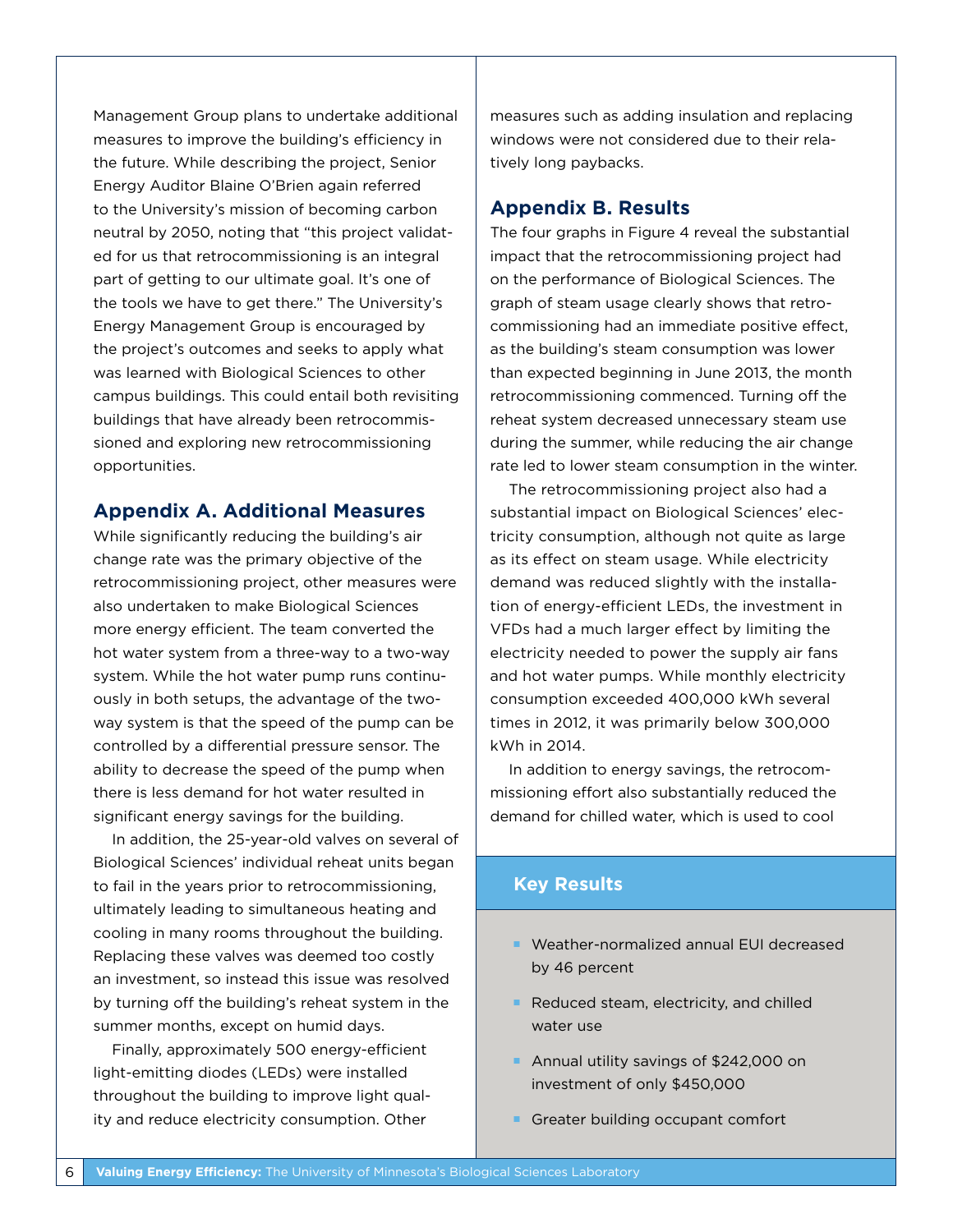the building during the summer. Prior to retrocommissioning, when the reheat system was on throughout the year, a substantial amount of chilled water was needed to keep the building cool during the summer. Once the reheat system was turned off for the summer, significantly less chilled water was necessary to maintain a comfortable indoor temperature.

The fourth graph, which displays monthly energy billing, highlights the cost savings realized by decreasing the building's steam, electricity, and chilled water use. Approximately 50 percent of Biological Sciences' overall energy costs can be attributed to steam, 40 percent to electricity, and the remaining 10 percent to chilled water. To ensure that the various retrocommissioning

Figure 4: **Monthly energy usage and cost data from the start of 2012 to the present. Note: the retrocommissioning project began in June 2013.** 



**411 Bio Sciences Monthly Chilled Water Usage, 2012–2014**



**411 Bio Sciences Monthly Electric Usage, 2012–2014**





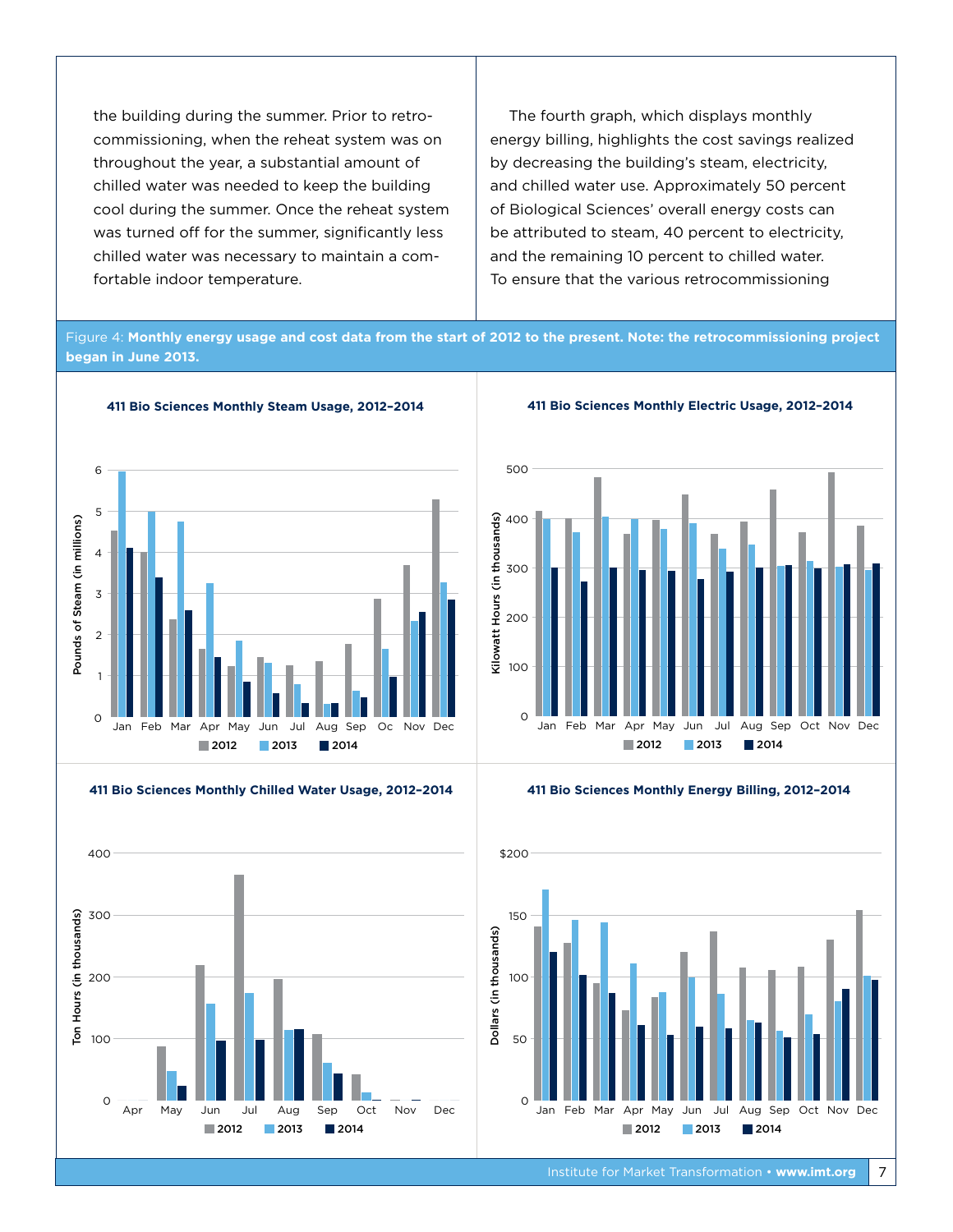

Figure 5: **Biological Sciences' weather-normalized energy consumption data reveals the extensive energy savings achieved as a result of retrocommissioning.**

measures continue to yield the desired energy and cost savings, the Energy Management Group will closely watch for any unexpected, future deviations in the building's monthly energy bills.

It is important to note that the data in the four graphs reflect the year-to-year variability in local temperatures. The University of Minnesota experienced a mild winter in 2012, followed by a normal winter in 2013, and an exceptionally cold winter in 2014. These temperature fluctuations had a significant effect on Biological Sciences' energy performance, and thus to better understand the impact of the retrocommissioning effort it is important to weather normalize the data.

The Energy Management Group uses B3 Benchmarking, an energy management system for public buildings in Minnesota, to weather normalize the energy data for University of Minnesota buildings. Biological Sciences' weather-normalized annual EUI decreased from an average of 339 kBtu/GSF to 183 kBtu/GSF as a result of retrocommissioning, the latter

value representing the yearlong period from July 2013 to June 2014. This change equates to an impressive 46 percent reduction in annual EUI and shows that the Energy Management Group achieved its goal of decreasing Biological Sciences' annual EUI below the self-established 200 kBtu/GSF threshold.

Figure 5 shows the weather-normalized energy use data for Biological Sciences. The red line on the graph indicates the building's baseline EUI during the year directly prior to retrocommissioning and the vertical bars represent the monthly EUIs beginning in October 2013, a few months into the retrocommissioning project. Retrocommissioning clearly resulted in substantial energy savings for Biological Sciences, with the most sizable energy reductions occurring during the winter. This is to be expected, as reducing the building's air change rate significantly decreased the amount of energy needed to warm incoming outdoor air during Minnesota's cold winters.